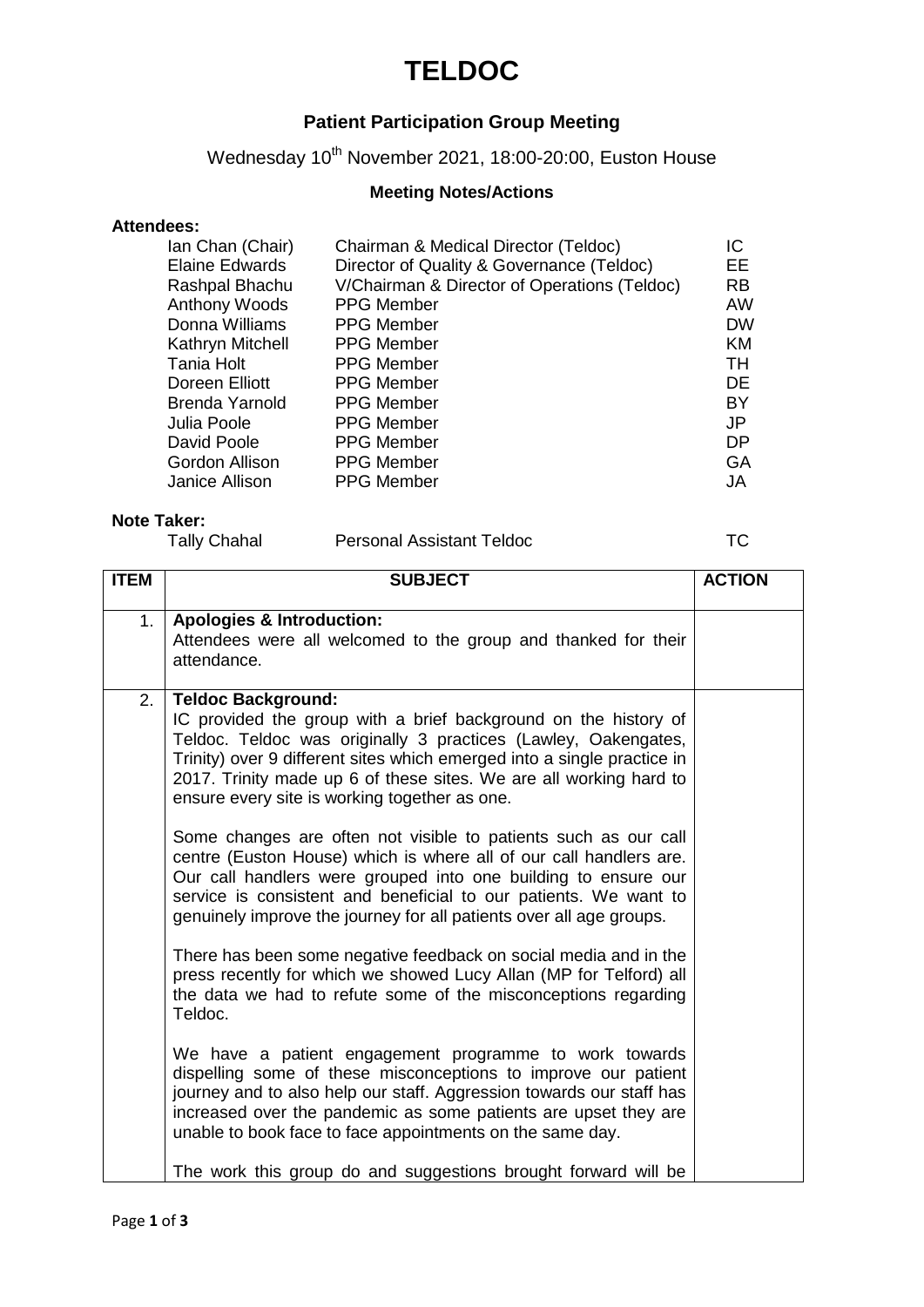# **TELDOC**

|    | helping to influence staff at Teldoc so that we can make a<br>difference.                                                                                                                                                                                                                                                                                                                                               |  |
|----|-------------------------------------------------------------------------------------------------------------------------------------------------------------------------------------------------------------------------------------------------------------------------------------------------------------------------------------------------------------------------------------------------------------------------|--|
|    | The group agreed these meetings would be to discuss generic<br>issues that could help Teldoc as a whole and was not the forum to<br>raise personal concerns.                                                                                                                                                                                                                                                            |  |
| 3. | <b>Terms of Reference:</b><br>A hard copy of the Terms of Reference was distributed to the group<br>to take away and read. If there are any queries, the PPG are<br>welcome to email these to teldoc.ppg@nhs.net                                                                                                                                                                                                        |  |
|    | Our ToR have been adopted from the "Patient Participation"<br>Groups, A Guide to setting up and developing your PPG, April<br>2021" written by The Patients Association.                                                                                                                                                                                                                                                |  |
| 4. | <b>Virtual PPG:</b><br>This would be an alternative way to provide easy online access to<br>those that are unable to attend these meetings in person. We would<br>use Microsoft teams.                                                                                                                                                                                                                                  |  |
| 5. | <b>Election of Chair Person:</b><br>Following resignation from PPG Chair Christine Choudhary, the<br>group were asked to consider if they would like to put themselves<br>forward for the role. The group agreed for the interim the PPG<br>Secretary would be Tally Chahal to provide administrative support<br>from Teldoc. Further information on the Chairperson role will be<br>emailed to the group.              |  |
|    | As the first task for the PPG, EE would like a patient satisfaction<br>survey to be conducted to see what is going well and what issues<br>people are having. For this to be PPG led would add credibility. We<br>are aware our national GP patient survey is not very positive and<br>we need to improve this.                                                                                                         |  |
|    | A lot of patients are unaware of our opening times and that we are<br>open 365 days a year (possibly the only place that is offering this).<br>We are working at full capacity where we actually have more<br>clinical staff than rooms but by luck due to people being on leave<br>we have rooms available for them to use. We have our own<br>physiotherapists, mental health workers and social prescribing<br>team. |  |
|    | Any feedback is welcomed albeit positive or negative so that we<br>know which areas we need to improve on. As a practice we have<br>an ambition to be the best in the country but we cannot do this<br>without the PPG's support. Almost a third of Telford's population<br>are part of Teldoc.                                                                                                                         |  |
|    | When we have had specialist clinicians attending PPG to explain<br>what they do, it was suggested videos could be uploaded onto our<br>website for those that were unable to attend the meeting?                                                                                                                                                                                                                        |  |